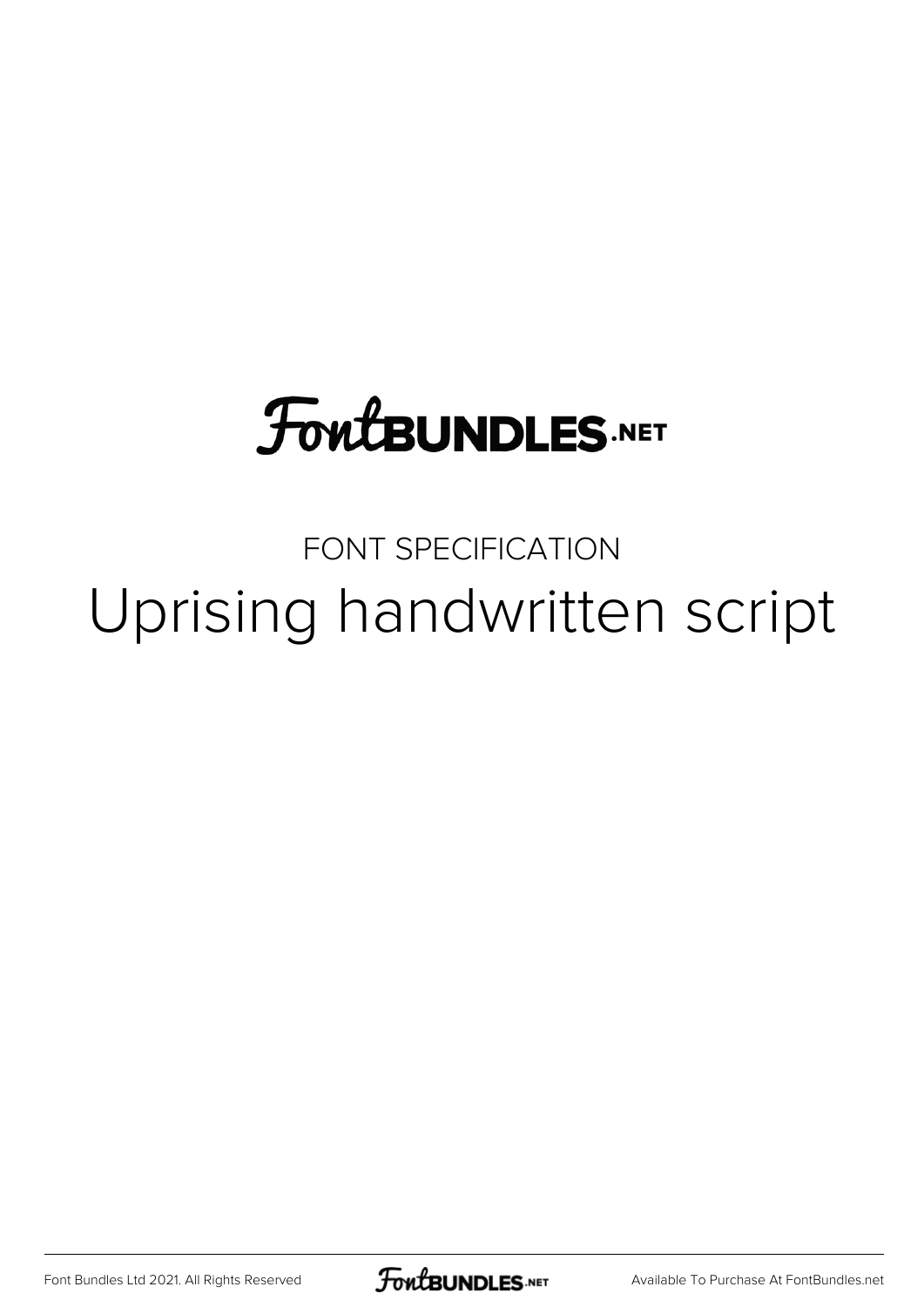## Uprising - Regular

**Uppercase Characters** 

aBCDEFGHIGKLMUORDRSTWV

 $10112$ 

Lowercase Characters

alj c d e l g (v i j l (, m v o p q r g t , w v (r x y z

**Numbers** 

 $0 / 2 3 4 5 6 7 8 9$ 

Punctuation and Symbols

 $\S$  $1/2$  $1/4$  $3/4$ ⋟

## All Other Glyphs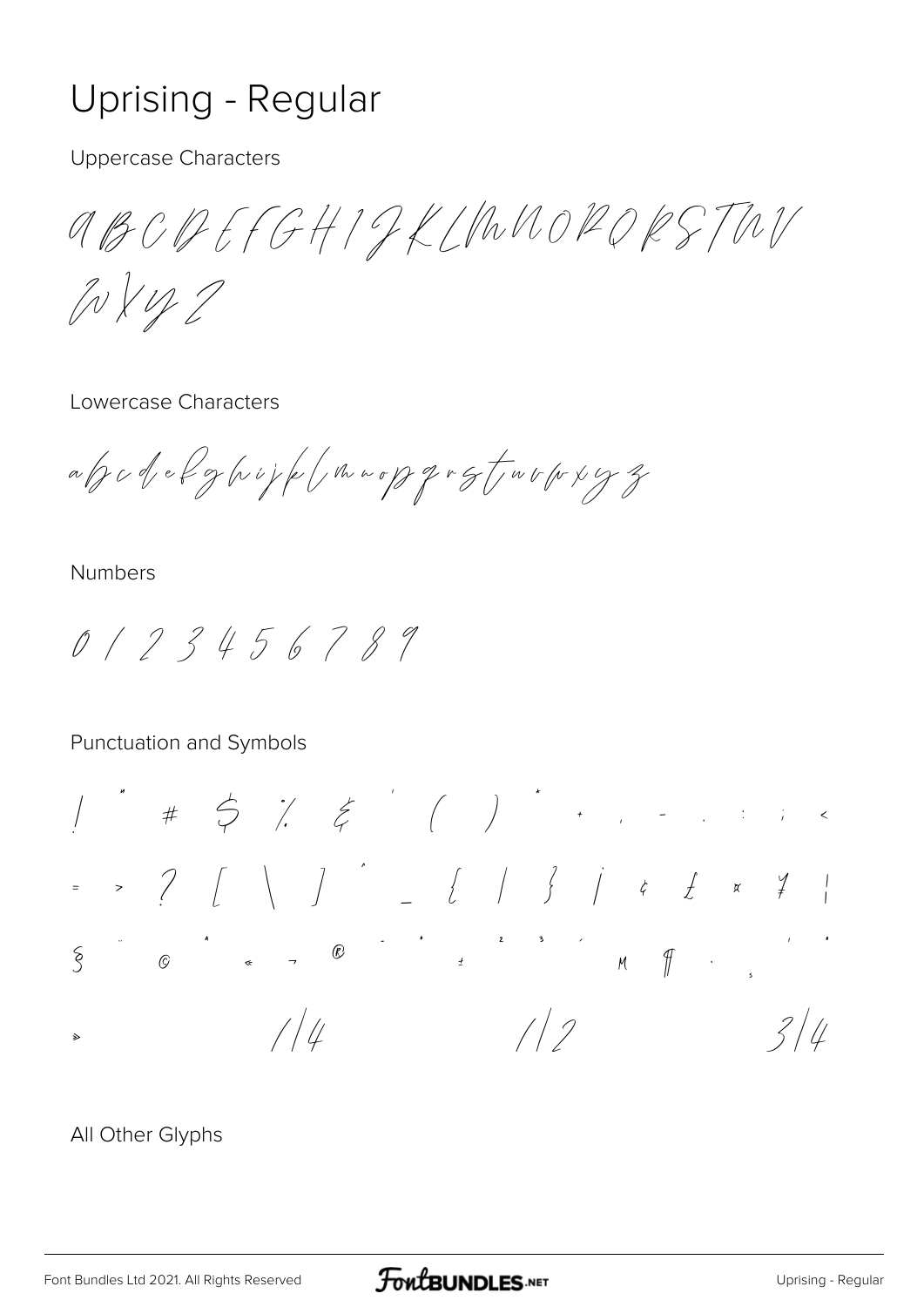$\dot{q}$   $\dot{q}$   $\dot{q}$   $\ddot{q}$   $\dot{q}$   $\ddot{q}$   $\ddot{q}$   $\ddot{q}$   $\ddot{q}$ É Ê Ë Ì Í Î Ï Ð Ñ Ò Ó Ô Õ Ö × Ø Ù Ú Û Ü Ý Þ ß à á â ã ä å æ ç è é ê ë ì  $\begin{array}{ccc} \hat{\nu} & \hat{\nu} & \hat{q} & \hat{\omega} & \hat{\sigma} & \hat{\sigma} & \hat{\sigma} \end{array}$  $\ddot{\sigma}$  ÷  $\phi$  à ú û û  $\frac{1}{2}$  f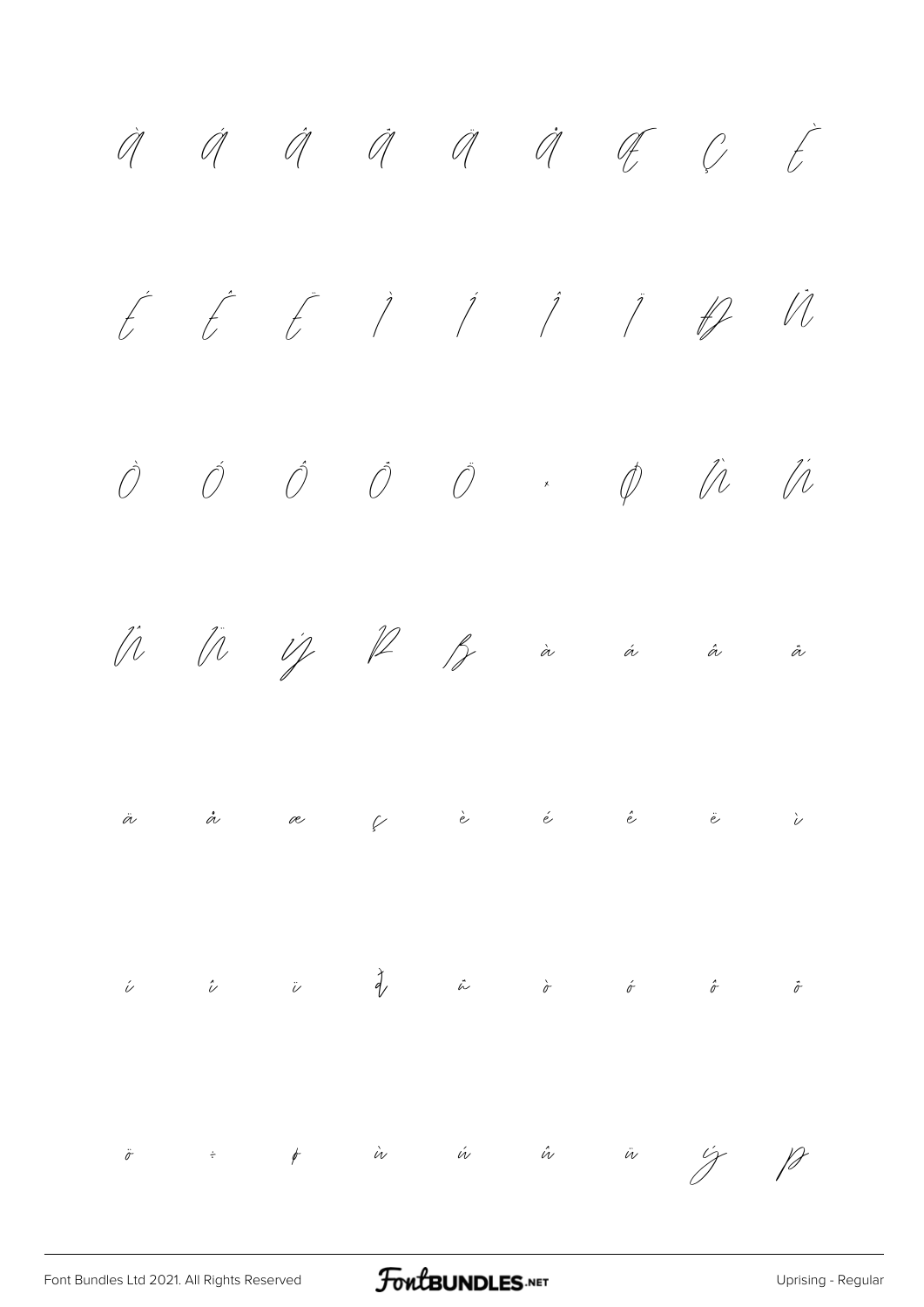$\ddot{y}$   $\ddot{q}$  a  $\ddot{q}$  a  $\ddot{q}$  a  $\ddot{q}$  i  $\ddot{c}$  $\int_{0}^{1}$  $\check{\mathcal{C}}$  $\hat{C}$  $\sqrt[3]{\frac{4}{5}}$  $\bigg\downarrow$  $\dot{\nu}$  $\overrightarrow{t}$  is  $\overrightarrow{t}$  if  $\overrightarrow{c}$  if  $\overrightarrow{d}$  $\mathscr{Z}$  $\tilde{e}$  $\frac{1}{2}$  #  $\frac{1}{2}$   $\frac{1}{2}$   $\frac{1}{2}$  $\int$  $\hat{z}$  $\overrightarrow{C}$  $\begin{array}{ccc} & i & j & v & 1 \end{array}$  $\begin{matrix} \begin{matrix} 1 & 1 \\ 1 & 1 \end{matrix} & \begin{matrix} 1 & 1 \\ 1 & 1 \end{matrix} & \begin{matrix} 1 & 1 \\ 1 & 1 \end{matrix} & \begin{matrix} 1 & 1 \\ 1 & 1 \end{matrix} & \begin{matrix} 1 & 1 \\ 1 & 1 \end{matrix} & \begin{matrix} 1 & 1 \\ 1 & 1 \end{matrix} & \begin{matrix} 1 & 1 \\ 1 & 1 \end{matrix} & \begin{matrix} 1 & 1 \\ 1 & 1 \end{matrix} & \begin{matrix} 1 & 1 \\ 1 & 1 \end{matrix} & \begin{matrix} 1 & 1 \\ 1 & 1 \$  $\bar{\nu}$  $\bigvee$  $\begin{array}{ccc} \begin{array}{ccc} \sim & \text{if} & \text{if} & \text{if} & \text{if} & \text{if} & \text{if} & \text{if} & \text{if} & \text{if} & \text{if} & \text{if} & \text{if} & \text{if} & \text{if} & \text{if} & \text{if} & \text{if} & \text{if} & \text{if} & \text{if} & \text{if} & \text{if} & \text{if} & \text{if} & \text{if} & \text{if} & \text{if} & \text{if} & \text{if} & \text{if} & \text{if} & \text{if} & \text{if} & \text{if}$  $\mathbb{N}$  $\mu$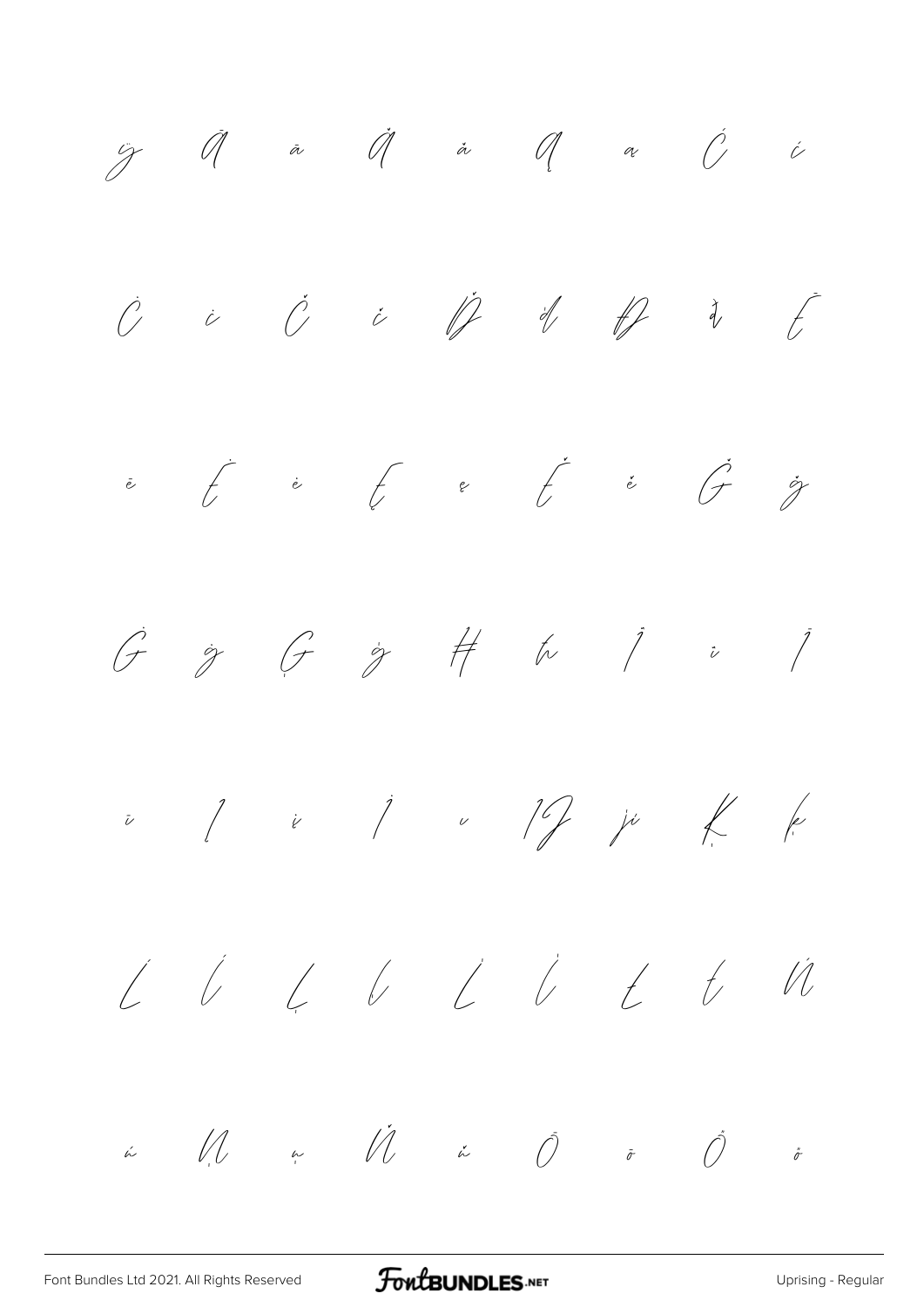$CF$  æ  $K$  *ř*  $R$  ř  $R$  ř  $S$  $\dot{s}$   $\delta$   $\dot{s}$   $\ddot{\delta}$   $\ddot{\delta}$   $\ddot{\delta}$   $\ddot{\delta}$  $\hat{\mu}$  *ŭ*  $\hat{\mu}$  *ŭ*  $\hat{\mu}$  *ŭ*  $\hat{\mu}$  *ŭ*  $\hat{\mu}$  $w$   $\hat{w}$   $\hat{w}$   $\hat{v}$   $\hat{y}$   $\hat{y}$   $\hat{y}$   $\hat{z}$   $\hat{z}$  $\hat{z}$   $\hat{z}$   $\hat{z}$   $\hat{z}$   $\hat{z}$   $\hat{z}$   $\hat{z}$   $\hat{z}$   $\hat{z}$ ˆ ˇ ˘ ˙ ˚ ˛ ˜ ˝ ̀  $\hat{f}$   $\hat{f}$   $\hat{f}$   $\hat{f}$   $\hat{f}$   $\hat{f}$   $\hat{f}$   $\hat{f}$   $\hat{f}$   $\hat{f}$   $\hat{f}$   $\hat{f}$   $\hat{f}$   $\hat{f}$   $\hat{f}$   $\hat{f}$   $\hat{f}$   $\hat{f}$   $\hat{f}$   $\hat{f}$   $\hat{f}$   $\hat{f}$   $\hat{f}$   $\hat{f}$   $\hat{f}$   $\hat{f}$   $\hat{f}$   $\hat{f$